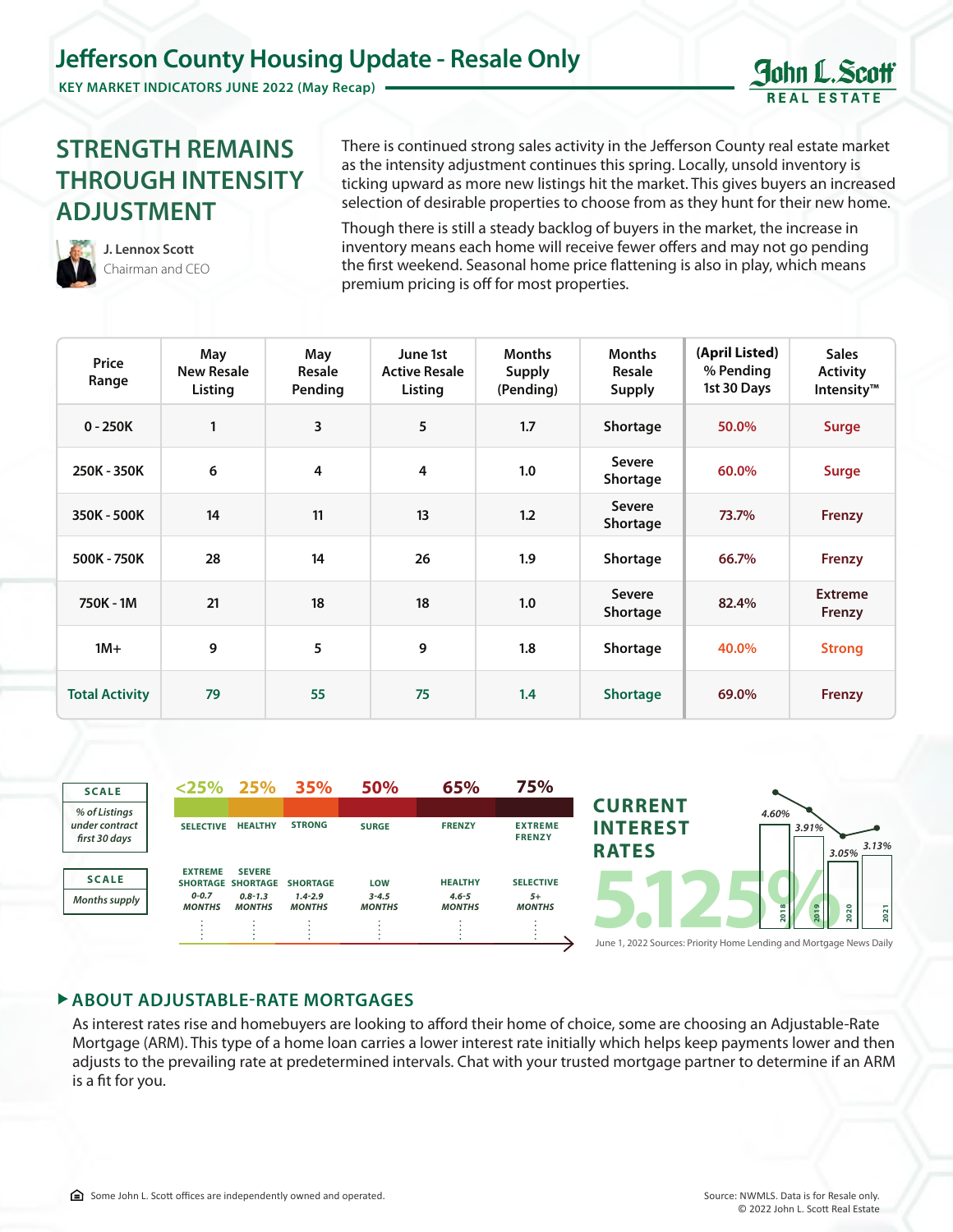### John L.Scott **New Resale Listings Chart - Jefferson County REAL ESTATE** Report Date: June 1, 2022 | Residential and Condo | Resale Only  $110 -$ ▀ ▀ 100 90 ▀ ▀ ▀ ▀ ▀ ▀ ₹ ▀ ▀ ▀ 80 ▀ ▀ ▀ ▀ ▀ ▀ ▀ ▀ ▀ 70 ▀ ▀  $\overline{\phantom{a}}$ ▀ ▀ ▀ ▀ ▀ Listings ▀ ▀ 60 ▀ ▀ ▀ ▀ ▀ ▀ ▀ ▀ ▀ ▀ 50 ▀ ▀ ▀ ▀ ▀ 40 ▀ ▀ ▀ ▀ ▀ ▀ ▀ ▀ 30 ▀ ▀ ▀ ▀ ▀ 20 ▀ ▀ 10 0 Jan Feb Mar Apr May Jun Jul Aug Sep Oct Nov Dec **2018 2019 2020 2021 2022 Report Filters**

Region Jefferson County

Resale Only

Property Type

Source: NWMLS

John L. Scott Real Estate ® Internal Use Only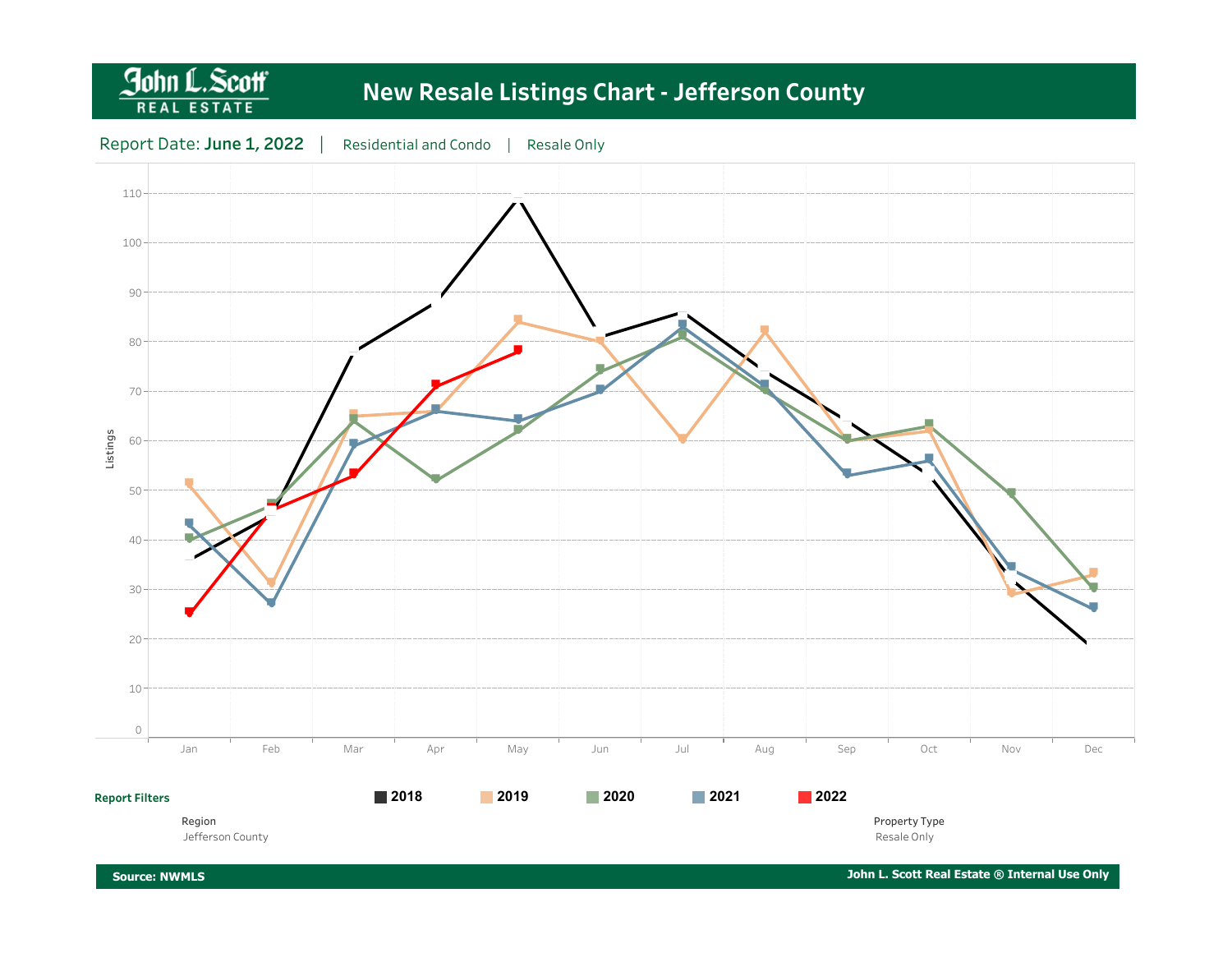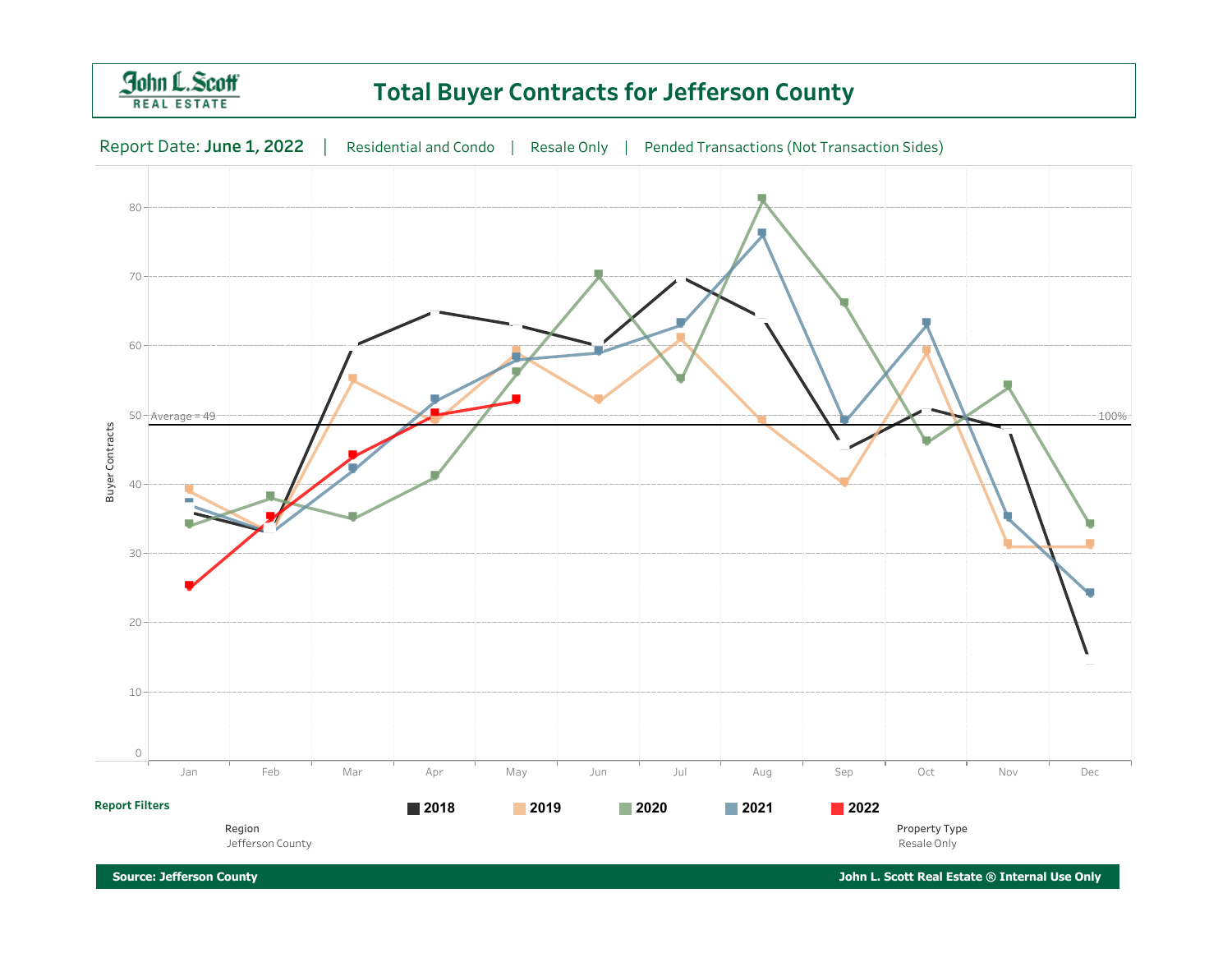# **Resale List and Under Contract for Jefferson County**



**Source: NWMLS** 

**John L. Scott** 

John L. Scott Real Estate ® Internal Use Only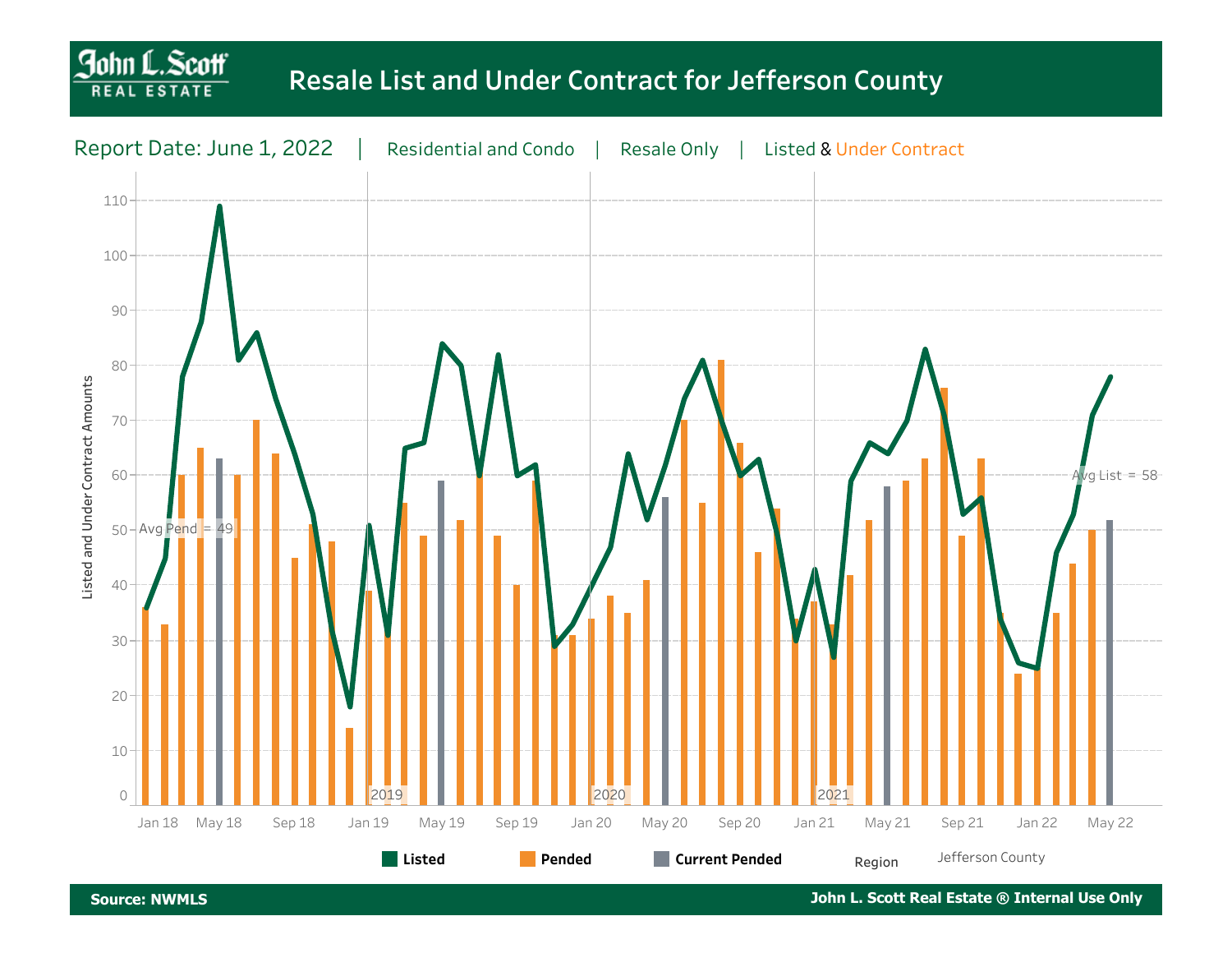### **JEFFERSON COUNTY**

**Market Snap Shot**

**Active Listing to Pending Sales Months of Inventory**

**RESALE ONLY (SFH&CND Combined) Published: Jun. 1 2022**

|                    |          | <b>All Prices Combined</b><br>0 - \$249,999 |               |               |                  |                |                | \$250,000 - \$349,999 |        | \$350,000 - \$499,999 |                |                 |                |                  |                  |          | \$500,000 - \$749,999 |                 |                  | \$750,000 - \$999,999 |          |        | \$1,000,000 and Above |                  |                  |          |          |               |                  |                  |                |                |                |                  |                  |
|--------------------|----------|---------------------------------------------|---------------|---------------|------------------|----------------|----------------|-----------------------|--------|-----------------------|----------------|-----------------|----------------|------------------|------------------|----------|-----------------------|-----------------|------------------|-----------------------|----------|--------|-----------------------|------------------|------------------|----------|----------|---------------|------------------|------------------|----------------|----------------|----------------|------------------|------------------|
|                    | New      | New                                         |               | Active Months | % New<br>Listina | New            | New            | Active                | Months | % New<br>Listina      | New            | New             | Active         | Months           | % New<br>Listina | New      | New                   | Active          | Months           | % New<br>Listing      | New      | New    | Active                | Months           | % New<br>Listing | New      | New      | Active        | Months           | % New<br>Listing | New            | New            | Active         | Months           | % New<br>Listing |
|                    | Resale   | Resale                                      | Listings      | Supply        | Pended           | Resale         | Resale         | Listings              | Supply | Pended                | Resale         | Resale          | Listings       | Supply           | Pended           | Resale   | Resale                | Listings        | Supply           | Pended                | Resale   | Resale | Listings              | Supply           | Pended           | Resale   | Resale   | Listings      | Supply           | Pended           | Resale         | Resale         | Listings       | Supply           | Pended           |
|                    | Listings |                                             | Pended End/Mo | (Pend)        | 1st 30           | Listinas       |                | Pended End/Mo         | (Pend) | 1st 30                | Listinas       | Pended End/Mo   |                | (Pend)           | 1st 30           | Listings | Pended End/Mo         |                 | (Pend)           | 1st 30                | Listings |        | Pended End/Mo         | (Pend)           | 1st 30           | Listings |          | Pended End/Mo | (Pend)           | 1st 30           | Listinas       | Pended End/Mo  |                | (Pend)           | 1st 30           |
|                    |          |                                             |               |               | Days             |                |                |                       |        | Days                  |                |                 |                |                  | Days             |          |                       |                 |                  | Days                  |          |        |                       |                  | Days             |          |          |               |                  | Days             |                |                |                |                  | Days             |
| May 19             | 85       | 64                                          | 125           |               | 2.0 37.6%        | 21             | 15             | 30 <sup>°</sup>       | 2.0    | 33.3%                 | 11             | 10 <sup>°</sup> | - 9            | 0.9 <sub>0</sub> | 63.6%            | 22       | 25                    | 31              | 1.2 <sub>1</sub> | $-50.09$              | 19       | 10     | 27                    | 2.7              | 36.8%            | 5        | 3        | 12            | 4.0              | 0.0%             |                |                | 16             | 16.0             | 0.0%             |
| Jun 19             | 79       | 62                                          | 140           | 2.3           | 54.4%            | -8             | 9              | 30                    | 3.3    | 12.5%                 | 19             | 17              | 16             | 0.9              | 73.7%            | 23       | 19                    | 32              |                  | 1.7 60.9%             | 20       | 13     | 31                    | 2.4              | 40.0%            | 5        | 2        | 13            | 6.5              | 80.0%            | $\overline{4}$ | $\overline{2}$ | 18             | 9.0              | 50.0%            |
| <b>Jul 19</b>      | 62       | 73                                          | 127           | 1.7           | 53.2%            | -6             | 9              | 27                    | 3.0    | 66.79                 | 13             | 19              | 11             | 0.6              | 53.8%            | 22       | 29                    | 28              | 1.0              | $-72.79$              | 14       | 9      | 34                    | 3.8              | 35.7%            |          |          | 11            | 2.2              | 0.09             |                |                | 16             | 8.0              | 100.0%           |
| Aug 19             | 85       | 60                                          | 152           | 2.5           | 34.1%            | 5              |                | 26                    | 3.7    | $20.0^{\circ}$        | 19             | 14              | 18             | 1.3              | 47.4%            | 35       | 23                    | 43              | 1.9              | 31.4%                 | 22       | 13     | 37                    | 2.8              | 31.8%            |          |          | 12            | Max*             | 100.09           | 3              |                | 16             | 5.3              | 0.0%             |
| Sep 19             | 59       | 48                                          | 155           | 3.2           | 40.7%            | 15             | 9              | 30                    | 3.3    | 46.7%                 | 11             |                 | 19             | 2.1              | 54.5%            | 14       | 12                    | 38              | 3.2              | 35.7%                 | 14       | 11     | 43                    | 3.9              | 35.7%            |          |          | 12            | 4.0              | 25.0%            |                |                | 13             | 3.3              | 0.0%             |
| Oct 19             | 62       | 66                                          | 145           | 2.2           | 51.6%            | 8              | 11             | 28                    | 2.5    | 37.5%                 | 9              |                 | 14             | 0.9              | 77.8%            | 24       | 22                    | 43              | 2.0              | $-54.2%$              | 14       | 14     | 35                    | 2.5              | 57.1%            |          |          | 13            | 13.0             | 0.09             | 3              |                | 12             | 4.0              | 33.3%            |
| Nov 19             | 28       | 35                                          | 121           | 3.5           | 35.7%            | 3              |                | 25                    | 6.3    | $33.3^{\circ}$        |                |                 | 14             | 2.0              | 42.9%            | 6        | 13                    | 35              | 2.7              | 16.79                 |          | 8      | 27                    | 3.4              | 71.4%            |          |          | 12            | 4.0              | 0.09             |                |                | 8              | Max*             | 0.0%             |
| Dec 19             | 32       | 38                                          | 105           | 2.8           | 40.6%            | 11             | 11             | 26                    | 2.4    | 45.5%                 | 6              |                 | 12             | 1.7              | 50.0%            | 8        | 14                    | 23              | 1.6              | 50.0%                 | 6        | 3      | 26                    | 8.7              | 16.7%            | $\Omega$ |          | 10            | 10.0             | 0.09             |                |                |                | 4.0              | 0.0%             |
| Jan 20             | 40       | 44                                          |               | 92<br>2.1     | 37.5%            | -6             |                | 23                    | 3.3    | 33.3%                 |                |                 | 11             | 1.2              | 55.6%            | -17      | 14                    | 24              | 1.7              | $-41.29$              |          | 13     | 17                    | 1.3              | 16.7%            |          |          | 9             | Max*             | 0.09             |                |                |                | 8.0 <sub>1</sub> | 0.0%             |
| Feb 20             | 45       | 42                                          |               | 92<br>2.2     | 57.8%            |                |                | 24                    | 4.0    | 71.49                 |                |                 | 9              | 1.0              | 57.19            | 18       | 17                    | 23              | 1.4              | 72.29                 |          |        | 19                    | 3.2              | 37.5%            |          |          | 8             | 2.7              | 0.09             |                |                | g              | 9.0              | 33.3%            |
| Mar 20             | 64       | 39                                          | 113           | 2.9           | 40.6%            |                | 10             | 22                    | 2.2    | 42.99                 | 11             |                 | 15             | 2.1              | 54.5%            | 24       | 14                    | 32              | 2.3              | 45.8%                 | 13       | 6      | 22                    | 3.7              | 23.1%            | 6        |          | 12            | 12.0             | 33.3%            | 3              |                | 10             | 10.0             | 33.3%            |
| Apr 20             | 48       | 50                                          | 105           | 2.1           | 45.8%            | -4             | 10             | 18                    | 1.8    | $50.0^{\circ}$        | 10             | 8               | 17             | 2.1              | 50.0%            | 16       | 20                    | 23              | 1.2              | 31.39                 | 11       |        | 25                    | 3.6              | 54.5%            | -6       |          | 14            | 3.5              | 50.0%            |                |                | 8              | 8.0              | 100.0%           |
| <b>May 20</b>      | 61       | 60                                          | 110           | 1.8           | 65.6%            | $\mathbf{R}$   | $\overline{7}$ | 19                    | 2.7    | 75.0%                 | 9              | 11              | 16             | 1.5 <sub>1</sub> | 88.9%            | 20       | 19                    | 28              |                  | $1.5$ 60.0%           | 16       | 18     | 22                    | 1.2 <sub>1</sub> | 68.8%            | 3        | -3       | 12            | $4.0^{\circ}$    | 33.3%            | 5 <sub>1</sub> | $\overline{2}$ | 13             | 6.5              | 40.0%            |
| Jun 20             | 72       | 78                                          | 102           | 1.3           | 58.3%            | -5             | <sub>9</sub>   | 13                    | 1.4    | 20.0%                 | 10             | 14              | 12             | 0.9              | 90.0%            | 24       | 34                    | 23              | 0.7              | 66.7%                 | 24       | 16     | 29                    | 1.8              | 54.2%            | 4        | 3        | 11            | 3.7              | $-50.09$         | 5              |                | 14             | 7.0              | 20.0%            |
| <b>Jul 20</b>      | 78       | 68                                          | 111           | 1.6           | 65.4%            |                | 3              | 17                    | 5.7    | 71.4%                 | 15             | 12              | 16             | 1.3              | 73.3%            | 24       | 20                    | 26              | 1.3              | 70.8%                 | 22       | 28     | 26                    | 0.9              | 45.5%            | 5        |          | 11            | 2.8              | 100.0%           | 5              |                | 15             | 15.0             | 60.0%            |
| Aug 20             | 67       | 93                                          | 89            | 1.0           | 79.1%            | -8             | 15             | 12                    | 0.8    | 37.5%                 | 14             | 17              | 14             | 0.8              | 78.6%            | 26       | 32                    | 22              | 0.7              | 92.3%                 | 12       | 16     | 22                    | 1.4              | 91.7%            | 5        | 10       | 6             | 0.6              | 60.0%            |                |                | 13             | 4.3              | 50.0%            |
| Sep 20             | 58       | 73                                          | 80            | 1.1           | 63.8%            |                |                | 13                    | 6.5    | 0.09                  | 9              |                 | 14             | 1.0              | 77.8%            | 21       | 27                    | 15              | 0.6              | 47.6%                 | 18       | 21     | 18                    | 0.9              | 72.2%            |          |          | 10            | 2.5              | 71.4%            | $\overline{2}$ |                | 10             | 2.0              | 100.0%           |
| <b>Oct 20</b>      | 61       | 58                                          |               | 73<br>1.3     | 60.7%            | 12             | 13             | 9                     | 0.7    | 58.3 <sup>o</sup>     | 3              |                 | 7              | 1.4              | 66.7%            | 17       | 20                    | 14              | 0.7              | 76.59                 | 15       | 13     | 18                    | 1.4              | 66.7%            |          |          | 10            | 2.5              | 16.79            |                |                | 15             | 5.0              | 50.0%            |
| Nov 20             | 49       | 59                                          |               | 65<br>1.1     | 63.3%            | -5             |                | 14                    | 2.8    | 40.0%                 | 12             | 12 <sup>2</sup> |                | 0.6              | 66.7%            | 16       | 22                    |                 | 0.3              | 87.5%                 | 12       | 12     | 16                    | 1.3              | 41.7%            |          |          | 9             | 1.8              | 50.09            |                |                | 12             | 4.0              | 0.0%             |
| Dec 20             | 30       | 40                                          | 50            | 1.3           | 56.7%            |                |                | 11                    | 2.2    | 0.09                  | 13             | 11              | 9              | 0.8              | 69.2%            | 8        | 11                    | $\overline{2}$  | 0.2              | $62.5^{\circ}$        | 3        |        | 10                    | 1.3              | 33.3%            |          |          |               | 2.0              | 100.0%           |                |                | 12             | 6.0              | 0.0%             |
| Jan 21             | 42       | 42                                          | 46            | 1.1           | 69.0%            |                |                | 8                     | 1.6    | $25.0^{\circ}$        | 6              | 11              |                | 0.5              | 100.0%           | 15       | 12                    | 6               | 0.5              | 73.3%                 | 13       |        | 11                    | 1.2              | 76.9%            |          |          |               | 0.8              | 50.0%            |                |                | 12             | Max*             | 0.0%             |
| Feb 21             | 26       | 34                                          | 37            | 1.1           | 80.8%            | $\overline{2}$ |                | 5                     | 1.3    | 100.0                 | 5              | 6               |                | 0.7              | 60.0%            | 11       | 12                    | 4               | 0.3              | 81.89                 | 6        | 9      | 10                    | 1.1 <sup>1</sup> | 100.0%           |          | $\Omega$ | 4             | Max <sup>*</sup> | 100.0            |                |                | 10             | 3.3              | 0.0%             |
| Mar 21             | 58       | 49                                          |               | 43<br>0.9     | 75.9%            | 5              | 6              | 5                     | 0.8    | 60.0%                 | 13             |                 | 6              | 0.8              | 92.3%            | 17       | 16                    | 5               | 0.3              | 82.4%                 | 16       | 15     | 11                    | 0.7              | 56.3%            | 5        | 3        | 6             | 2.0              | 80.0%            | 2              |                | 10             | 10.0             | 100.0%           |
| Apr 21             | 64       | 58                                          |               | 50<br>0.9     | 70.3%            | -8             |                | 11                    | 2.8    | $50.0^{\circ}$        |                |                 | $\overline{2}$ | 0.4              | 100.0%           | 19       | 19                    | 5               | 0.3              | 73.7%                 | 16       | 13     | 15                    | 1.2              | 75.0%            | 10       | 10       | 5             | 0.5              | 80.0%            | 10             |                | 12             | 1.7              | 60.0%            |
| May 21             | 64       | 62                                          |               | 49<br>0.8     | 85.9%            |                | $\overline{q}$ | $\overline{7}$        | 0.8    | 83.3%                 | 5 <sup>5</sup> |                 | -5             | 2.5              | 100.0%           | 23       | 19                    | $\overline{8}$  | 0.4              | $-91.39$              | 21       | 20     | 16                    | 0.8 <sub>0</sub> | 85.7%            |          |          | -5            | 0.7              | 71.4%            | $\overline{2}$ |                | $\overline{8}$ | 1.6 <sup>2</sup> | 50.0%            |
| Jun 2 <sup>.</sup> | 70       | 61                                          |               | 58<br>1.0     | 68.6%            | -5             |                |                       | 1.4    | 60.09                 | 10             |                 | 8              | 1.0              | 60.0%            | 17       | 15                    | 10              | 0.7              | 94.19                 | 19       | 21     | 13                    | 0.6              | 68.4%            | 10       | 5        | 10            | 2.0              | 40.09            | 9              |                | 10             | 1.4              | 66.7%            |
| Jul 2              | 83       | 70                                          |               | 70<br>1.0     | 66.3%            |                |                |                       | 1.3    | 66.7%                 | 3              |                 | 6              | 1.2              | 66.7%            | 16       | 14                    | 12              | 0.9              | 62.5%                 | 34       | 29     | 18                    | 0.6              | 70.6%            | 14       | 10       | 13            | 1.3              | 78.6%            | 10             |                | 13             | 2.2              | 40.0%            |
| Aug 21             | 71       | 79                                          |               | 62<br>0.8     | 66.2%            | 6              |                | 5                     | 0.6    | 83.3%                 | 9              |                 | 9              | 1.5              | 33.3%            | 23       | 24                    | 14              | 0.6              | 69.6%                 | 20       | 23     | 13                    | 0.6              | 90.0%            | 10       | 12       | 11            | 0.9              | 40.09            | 3              |                | 10             | 2.0              | 33.3%            |
| <b>Sep 21</b>      | 53       | 50                                          |               | 58<br>1.2     | 79.2%            |                |                |                       | 1.0    | 50.0                  |                |                 | 10             | 2.0              | 83.3%            | 16       | 18                    | 11              | 0.6              | 87.5%                 | 17       | 16     | 13                    | 0.8              | 76.5%            |          |          | 10            | 2.0              | 85.79            | 5              |                | 10             | 5.0              | 60.0%            |
| Oct 21             | 56       | 68                                          | 41            | 0.6           | 69.6%            |                |                | 3                     | 1.0    | 100.0                 |                |                 | 5              | 0.6              | 50.0%            | 15       | 19                    | 6               | 0.3              | 80.0%                 | 21       | 25     | 12                    | 0.5              | 76.2%            |          |          |               | 0.8              | 71.49            | 6              |                | $\mathbf{Q}$   | 1.8              | 33.3%            |
| Nov 21             | 34       | 36                                          |               | 36<br>1.0     | 79.4%            |                |                | 3                     | 3.0    | 0.0 <sup>o</sup>      |                |                 |                | 0.5              | 100.09           | 16       | 12                    | 12              | 1.0              | 62.5%                 | 10       |        | 5                     | 0.3              | 90.0%            |          |          |               | 0.8              | 100.0%           | 3              |                | 11             | 11.0             | $100.0\%$        |
| Dec 21             | 26       | 27                                          | 30            | 1.1           | 61.5%            |                |                | 5                     | 5.0    | 0.09                  |                |                 |                | 1.0              | 100.0%           | 5        | 10                    | 5               | 0.5              | 80.0%                 | 11       |        |                       | 0.8              | 90.9%            |          |          |               | 1.3              | 25.0%            |                |                |                | 2.7              | 0.0%             |
| Jan 22             | 25       | 28                                          | 31            | 1.1           | 76.0%            |                |                | 4                     | 0.8    | 25.0                  |                | $\Omega$        | 2              | Max*             | 100.09           | 9        | 10                    | 8               | 0.8              | 88.99                 |          |        |                       | 0.6              | 83.3%            |          |          |               | 1.5              | 100.0            |                |                |                | 3.5              | 0.0%             |
| Feb 22             | 46       | 39                                          | 37            | 0.9           | 69.6%            |                |                | 3                     | 0.6    | $50.0^{\circ}$        | 3              | 3               |                | 1.3              | 33.3%            | 11       | 13                    | 6               | 0.5              | 81.89                 | 8        | 8      | 6                     | 0.8              |                  | 8        |          |               | 0.9              | 75.0%            | 10             |                | 12             | 4.0              | 50.0%            |
| Mar 22             | 53       | 49                                          |               | 37<br>0.8     | 71.7%            |                |                | 4                     | 1.3    | $25.0^{\circ}$        |                |                 |                | 1.3              | $100.0\%$        | 15       | 14                    | $\overline{7}$  | 0.5              | 60.09                 | 12       | 14     | 3                     | 0.2              | 75.0%            | 12       |          | 11            | 1.6              | 75.0%            |                |                |                | 1.0              | 100.0%           |
| Apr 22             | 71       | 55                                          |               | 48<br>0.9     | 69.0%            |                | 2              | 6                     | 3.0    | $50.0^{\circ}$        | 5              |                 | 3              | 0.6              | 60.0%            | 19       | 14                    | 10              | 0.7              | 73.7%                 | 21       | 15     | 9                     | 0.6              | 66.7%            | 17       | 14       | 14            | 1.0              | 82.4%            | 5              |                | 6              | 1.2              | 40.0%            |
| May 22             | 79       | 55                                          |               | 75<br>14      |                  |                | $\overline{3}$ | $-5$                  | 17     |                       |                |                 | $\overline{4}$ | 10               |                  | 14       | 11                    | 13 <sup>°</sup> | 12               |                       | 28       | 14     | 26                    | 19               |                  | 21       | 18       | 18            | 10               |                  | $\bullet$      | 5 <sub>5</sub> | $\overline{9}$ | 18               |                  |

example and the contract of the C2.67% Severe Shortage Inventory 22.67% Severe Shortage Inventory 24% Shortage Inventory 24% Severe Shortage Inventory 24% Shortage Inventory 24% Shortage Inventory 24% Shortage Inventory 24

| Inventory               |
|-------------------------|
| <b>Extreme Shortage</b> |
| <b>Severe Shortage</b>  |
| Shortage                |
| Low                     |
| Healthy                 |
| <b>Selective</b>        |
|                         |

12% Shortage Inventory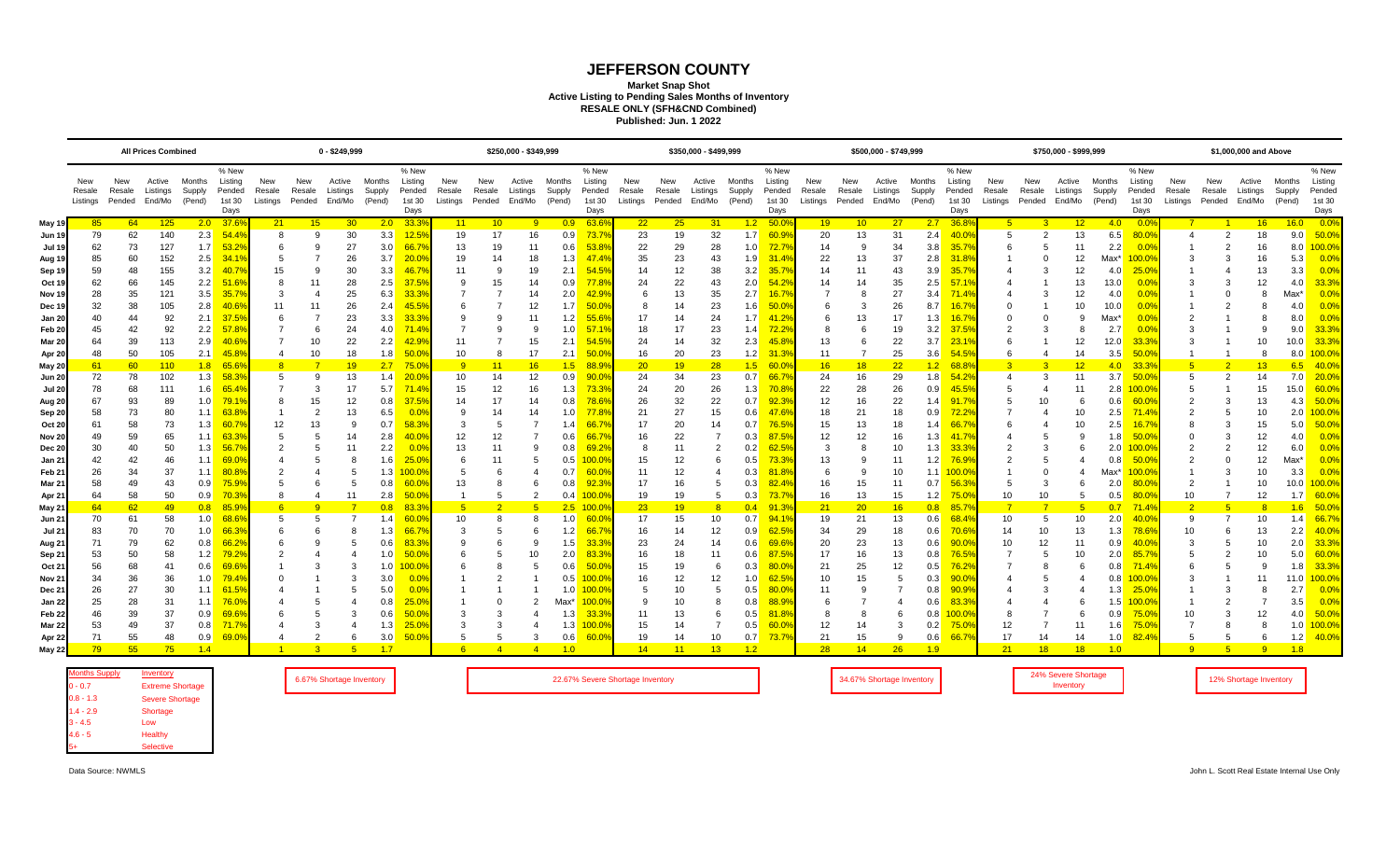|                   | Percent of New Listings Pended by Month (Resale Only)<br>Sales Activity Intensity™ |          |           |                                         |            |             |             |                                     |  |  |  |  |  |
|-------------------|------------------------------------------------------------------------------------|----------|-----------|-----------------------------------------|------------|-------------|-------------|-------------------------------------|--|--|--|--|--|
|                   |                                                                                    |          |           |                                         |            |             |             |                                     |  |  |  |  |  |
| <b>April-2022</b> |                                                                                    |          |           | <b>Price Range: All Prices Combined</b> |            |             |             | <b>Internal Use Only</b>            |  |  |  |  |  |
|                   | <b>Jefferson County</b>                                                            |          |           |                                         |            |             |             |                                     |  |  |  |  |  |
|                   |                                                                                    | $0 - 30$ | $30 - 60$ | $60 - 90$                               | $90 - 120$ | $120 - 150$ | $150 - 180$ | Not Sold/Expired/<br>Cancelled/180+ |  |  |  |  |  |
| 2020              | January                                                                            | 47.50%   | 15.00%    | 2.50%                                   | 7.50%      | 2.50%       |             | 25.00%                              |  |  |  |  |  |
|                   | February                                                                           | 53.19%   | 8.51%     | 12.77%                                  | 2.13%      | 2.13%       | 2.13%       | 19.15%                              |  |  |  |  |  |
|                   | March                                                                              | 42.19%   | 7.81%     | 12.50%                                  | 4.69%      | 10.94%      | 3.13%       | 18.75%                              |  |  |  |  |  |
|                   | April                                                                              | 51.92%   | 7.69%     | 7.69%                                   | 5.77%      | 5.77%       |             | 21.15%                              |  |  |  |  |  |
|                   | May                                                                                | 66.13%   | 14.52%    | 8.06%                                   | 3.23%      |             | 1.61%       | 6.45%                               |  |  |  |  |  |
|                   | June                                                                               | 62.16%   | 9.46%     | 4.05%                                   | 4.05%      |             | 2.70%       | 17.57%                              |  |  |  |  |  |
|                   | July                                                                               | 66.67%   | 11.11%    | 7.41%                                   | 6.17%      | 1.23%       | 1.23%       | 6.17%                               |  |  |  |  |  |
|                   | August                                                                             | 82.86%   | 5.71%     | 1.43%                                   | 4.29%      | 1.43%       |             | 4.29%                               |  |  |  |  |  |
|                   | September                                                                          | 70.00%   | 6.67%     | 6.67%                                   | 1.67%      |             |             | 15.00%                              |  |  |  |  |  |
|                   | October                                                                            | 63.49%   | 9.52%     | 6.35%                                   | 3.17%      | 3.17%       | 1.59%       | 12.70%                              |  |  |  |  |  |
|                   | November                                                                           | 63.27%   | 18.37%    | 8.16%                                   | 2.04%      |             |             | 8.16%                               |  |  |  |  |  |
|                   | December                                                                           | 66.67%   | 13.33%    |                                         |            |             |             | 20.00%                              |  |  |  |  |  |
| 2021              | January                                                                            | 72.09%   | 2.33%     | 6.98%                                   | 6.98%      |             |             | 11.63%                              |  |  |  |  |  |
|                   | February                                                                           | 81.48%   |           | 7.41%                                   | 3.70%      |             |             | 7.41%                               |  |  |  |  |  |
|                   | March                                                                              | 82.76%   | 6.90%     | 5.17%                                   |            |             |             | 5.17%                               |  |  |  |  |  |
|                   | April                                                                              | 78.79%   | 3.03%     | 4.55%                                   | 1.52%      | 1.52%       |             | 10.61%                              |  |  |  |  |  |
|                   | May                                                                                | 87.69%   | 3.08%     |                                         | 1.54%      | 3.08%       | 1.54%       | 3.08%                               |  |  |  |  |  |
|                   | June                                                                               | 68.57%   | 17.14%    | 2.86%                                   | 4.29%      | 1.43%       |             | 5.71%                               |  |  |  |  |  |
|                   | July                                                                               | 74.70%   | 14.46%    | 6.02%                                   | 1.20%      | 1.20%       |             | 2.41%                               |  |  |  |  |  |
|                   | August                                                                             | 71.01%   | 10.14%    | 4.35%                                   |            |             |             | 14.49%                              |  |  |  |  |  |
|                   | September                                                                          | 77.78%   | 5.56%     |                                         |            | 5.56%       | 1.85%       | 9.26%                               |  |  |  |  |  |
|                   | October                                                                            | 78.18%   | 3.64%     | 1.82%                                   |            | 1.82%       | 1.82%       | 12.73%                              |  |  |  |  |  |
|                   | November                                                                           | 82.35%   | 8.82%     | 5.88%                                   |            | 2.94%       |             |                                     |  |  |  |  |  |
|                   | December                                                                           | 70.37%   | 14.81%    | 7.41%                                   |            | 3.70%       |             |                                     |  |  |  |  |  |
| 2022              | January                                                                            | 87.50%   |           |                                         |            |             |             |                                     |  |  |  |  |  |
|                   | February                                                                           | 78.26%   | 6.52%     |                                         |            |             |             |                                     |  |  |  |  |  |
|                   | March                                                                              | 78.85%   | 7.69%     |                                         |            |             |             |                                     |  |  |  |  |  |
|                   | April                                                                              | 76.06%   |           |                                         |            |             |             |                                     |  |  |  |  |  |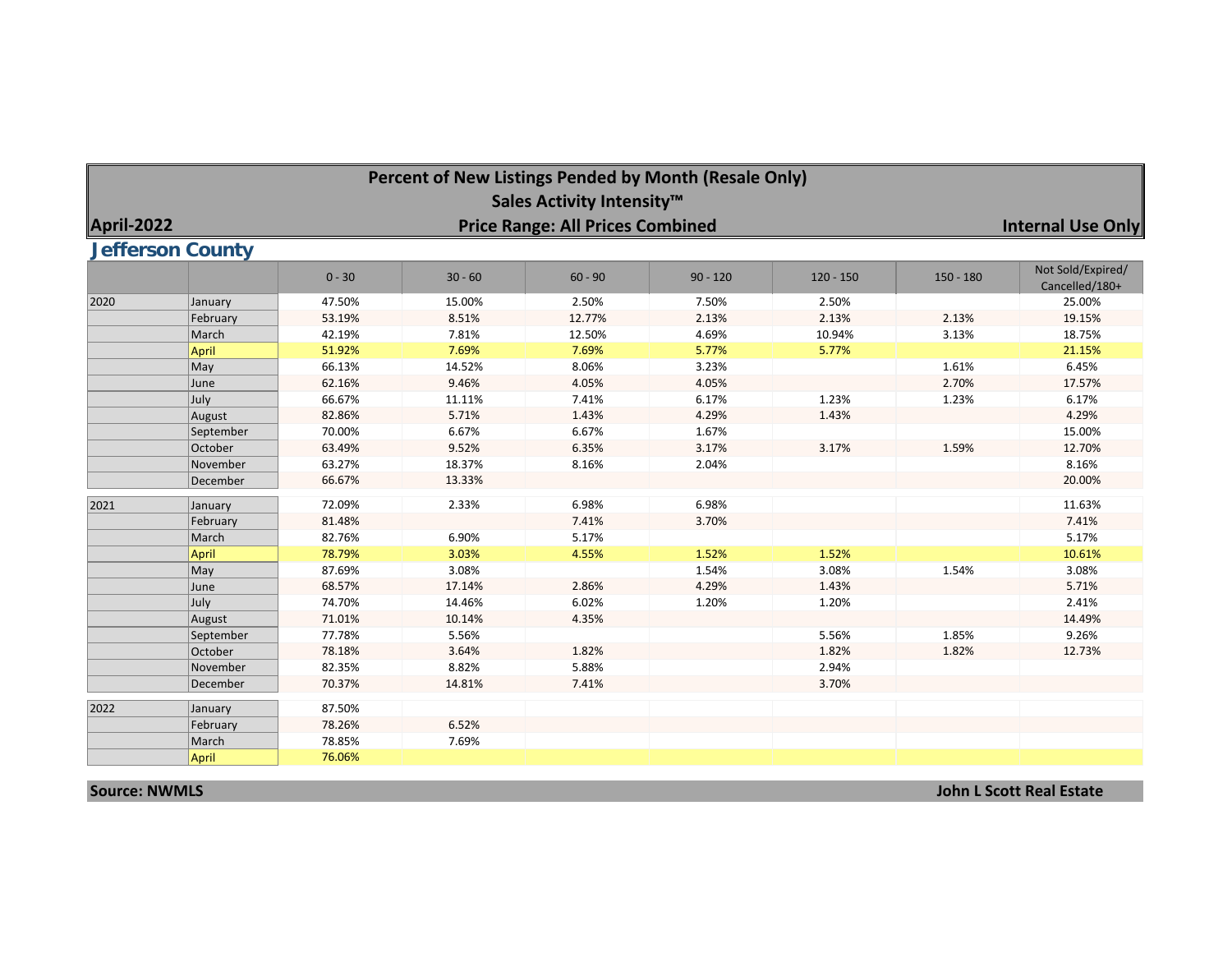|            |                         |          |           |                                 | Percent of New Listings Pended by Month (Resale Only) |             |             |                                     |  |  |  |  |  |  |
|------------|-------------------------|----------|-----------|---------------------------------|-------------------------------------------------------|-------------|-------------|-------------------------------------|--|--|--|--|--|--|
|            |                         |          |           | <b>Sales Activity Intensity</b> |                                                       |             |             |                                     |  |  |  |  |  |  |
| April-2022 |                         |          |           | Price Range: \$0 - \$249,999    |                                                       |             |             | <b>Internal Use Only</b>            |  |  |  |  |  |  |
|            | <b>Jefferson County</b> |          |           |                                 |                                                       |             |             |                                     |  |  |  |  |  |  |
|            |                         |          |           |                                 |                                                       |             |             |                                     |  |  |  |  |  |  |
|            |                         | $0 - 30$ | $30 - 60$ | $60 - 90$                       | $90 - 120$                                            | $120 - 150$ | $150 - 180$ | Not Sold/Expired/<br>Cancelled/180+ |  |  |  |  |  |  |
| 2020       | January                 | 33.33%   |           |                                 |                                                       | 16.67%      |             | 50.00%                              |  |  |  |  |  |  |
|            | February                | 50.00%   | 12.50%    | 25.00%                          |                                                       |             | 12.50%      |                                     |  |  |  |  |  |  |
|            | March                   | 42.86%   |           | 14.29%                          |                                                       | 14.29%      | 14.29%      | 14.29%                              |  |  |  |  |  |  |
|            | April                   | 50.00%   |           |                                 |                                                       |             |             | 50.00%                              |  |  |  |  |  |  |
|            | May                     | 75.00%   |           | 25.00%                          |                                                       |             |             |                                     |  |  |  |  |  |  |
|            | June                    | 33.33%   |           |                                 |                                                       |             |             | 66.67%                              |  |  |  |  |  |  |
|            | July                    | 37.50%   | 25.00%    | 12.50%                          | 12.50%                                                |             |             | 12.50%                              |  |  |  |  |  |  |
|            | August                  | 44.44%   | 22.22%    | 11.11%                          |                                                       | 11.11%      |             | 11.11%                              |  |  |  |  |  |  |
|            | September               |          |           |                                 |                                                       |             |             | 100.00%                             |  |  |  |  |  |  |
|            | October                 | 41.67%   | 16.67%    | 8.33%                           |                                                       | 8.33%       |             | 25.00%                              |  |  |  |  |  |  |
|            | November                | 33.33%   | 50.00%    |                                 | 16.67%                                                |             |             |                                     |  |  |  |  |  |  |
|            | December                | 50.00%   | 50.00%    |                                 |                                                       |             |             |                                     |  |  |  |  |  |  |
| 2021       | January                 | 25.00%   |           |                                 | 25.00%                                                |             |             | 50.00%                              |  |  |  |  |  |  |
|            | February                | 100.00%  |           |                                 |                                                       |             |             |                                     |  |  |  |  |  |  |
|            | March                   | 66.67%   |           | 16.67%                          |                                                       |             |             | 16.67%                              |  |  |  |  |  |  |
|            | April                   | 55.56%   |           | 22.22%                          |                                                       |             |             | 22.22%                              |  |  |  |  |  |  |
|            | May                     | 71.43%   |           |                                 |                                                       |             | 14.29%      | 14.29%                              |  |  |  |  |  |  |
|            | June                    | 50.00%   | 16.67%    | 16.67%                          | 16.67%                                                |             |             |                                     |  |  |  |  |  |  |
|            | July                    | 83.33%   |           | 16.67%                          |                                                       |             |             |                                     |  |  |  |  |  |  |
|            | August                  | 83.33%   |           |                                 |                                                       |             |             | 16.67%                              |  |  |  |  |  |  |
|            | September               | 33.33%   |           |                                 |                                                       |             |             | 66.67%                              |  |  |  |  |  |  |
|            | October                 | 100.00%  |           |                                 |                                                       |             |             |                                     |  |  |  |  |  |  |
|            | November                |          |           |                                 |                                                       |             |             |                                     |  |  |  |  |  |  |
|            | December                | 25.00%   | 25.00%    | 25.00%                          |                                                       | 25.00%      |             |                                     |  |  |  |  |  |  |
| 2022       | January                 | 100.00%  |           |                                 |                                                       |             |             |                                     |  |  |  |  |  |  |
|            | February                | 66.67%   |           |                                 |                                                       |             |             |                                     |  |  |  |  |  |  |
|            | March                   | 25.00%   |           |                                 |                                                       |             |             |                                     |  |  |  |  |  |  |
|            | April                   | 40.00%   |           |                                 |                                                       |             |             |                                     |  |  |  |  |  |  |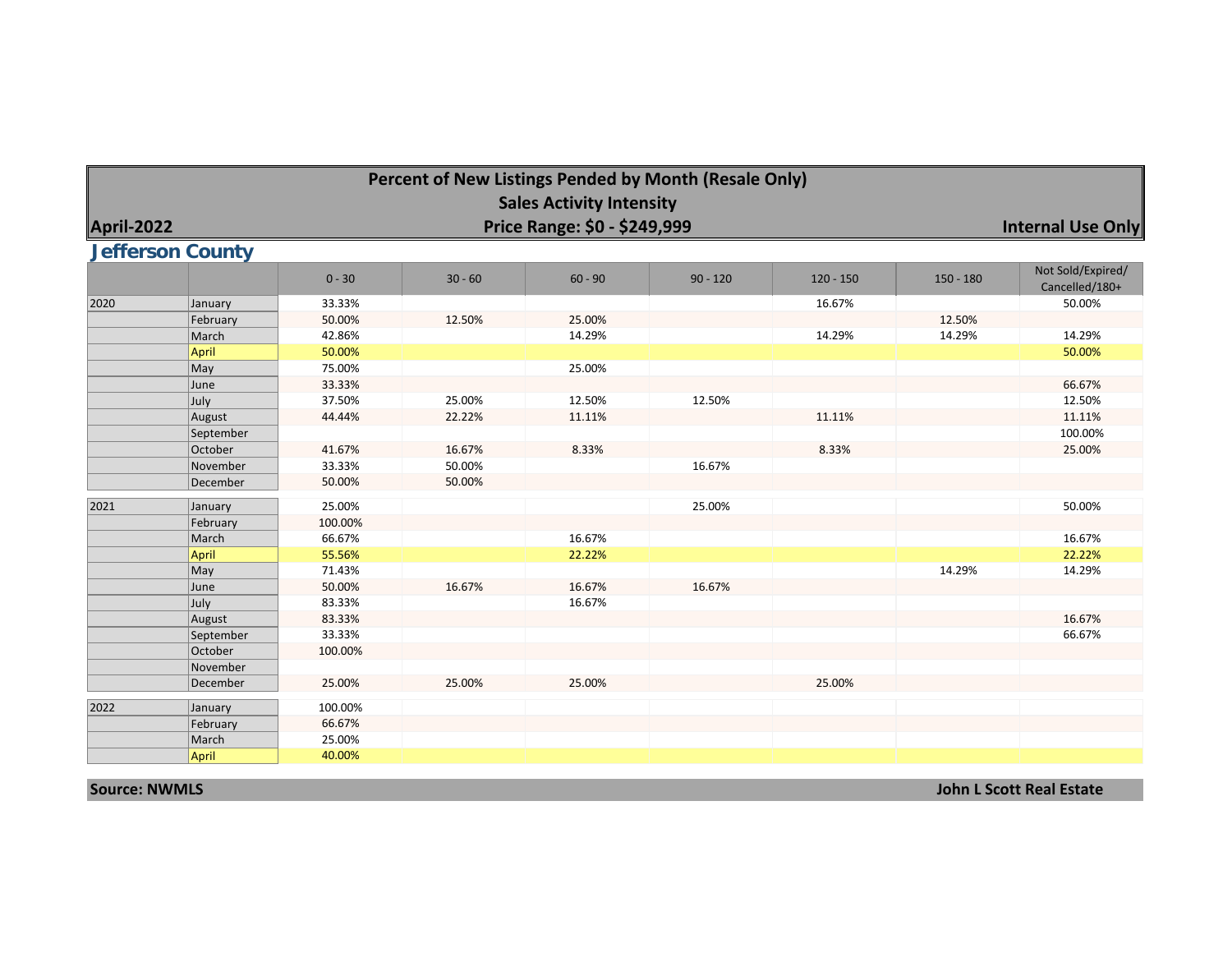|            |                                      |                             | Percent of New Listings Pended by Month (Resale Only) | Sales Activity Intensity™          |                 |             |             |                                     |
|------------|--------------------------------------|-----------------------------|-------------------------------------------------------|------------------------------------|-----------------|-------------|-------------|-------------------------------------|
| April-2022 |                                      |                             |                                                       | Price Range: \$250,000 - \$349,999 |                 |             |             | <b>Internal Use Only</b>            |
|            | <b>Jefferson County</b>              |                             |                                                       |                                    |                 |             |             |                                     |
|            |                                      | $0 - 30$                    | $30 - 60$                                             | $60 - 90$                          | $90 - 120$      | $120 - 150$ | $150 - 180$ | Not Sold/Expired/<br>Cancelled/180+ |
| 2020       | January<br>February                  | 44.44%<br>66.67%            | 22.22%                                                |                                    | 11.11%          |             |             | 22.22%<br>33.33%                    |
|            | March<br><b>April</b>                | 50.00%<br>50.00%            | 8.33%<br>10.00%                                       | 8.33%<br>10.00%                    | 8.33%<br>10.00% | 10.00%      |             | 25.00%<br>10.00%                    |
|            | May<br>June<br>July                  | 80.00%<br>54.55%<br>64.71%  | 10.00%<br>5.88%                                       | 11.76%                             | 9.09%<br>11.76% |             | 9.09%       | 10.00%<br>27.27%<br>5.88%           |
|            | August<br>September                  | 78.57%<br>77.78%            | 7.14%                                                 |                                    |                 |             |             | 14.29%<br>22.22%                    |
|            | October<br>November                  | 66.67%<br>50.00%            | 25.00%                                                | 33.33%<br>8.33%                    |                 |             |             | 16.67%                              |
|            | December                             | 69.23%                      | 7.69%                                                 |                                    |                 |             |             | 23.08%                              |
| 2021       | January<br>February                  | 100.00%<br>60.00%           |                                                       | 20.00%                             |                 |             |             | 20.00%                              |
|            | March<br><b>April</b><br>$\vert$ May | 91.67%<br>100.00%<br>66.67% |                                                       |                                    |                 | 16.67%      |             | 8.33%<br>16.67%                     |
|            | June<br>July                         | 55.56%<br>66.67%            | 22.22%                                                | 11.11%<br>33.33%                   |                 |             |             | 11.11%                              |
|            | August<br>September                  | 33.33%<br>100.00%           | 11.11%                                                |                                    |                 |             |             | 55.56%                              |
|            | October<br>November                  | 60.00%<br>50.00%            |                                                       |                                    |                 | 50.00%      |             | 40.00%                              |
|            | December                             | 100.00%                     |                                                       |                                    |                 |             |             |                                     |
| 2022       | January<br>February                  | 50.00%<br>33.33%            | 33.33%                                                |                                    |                 |             |             |                                     |
|            | March<br><b>April</b>                | 100.00%<br>75.00%           |                                                       |                                    |                 |             |             |                                     |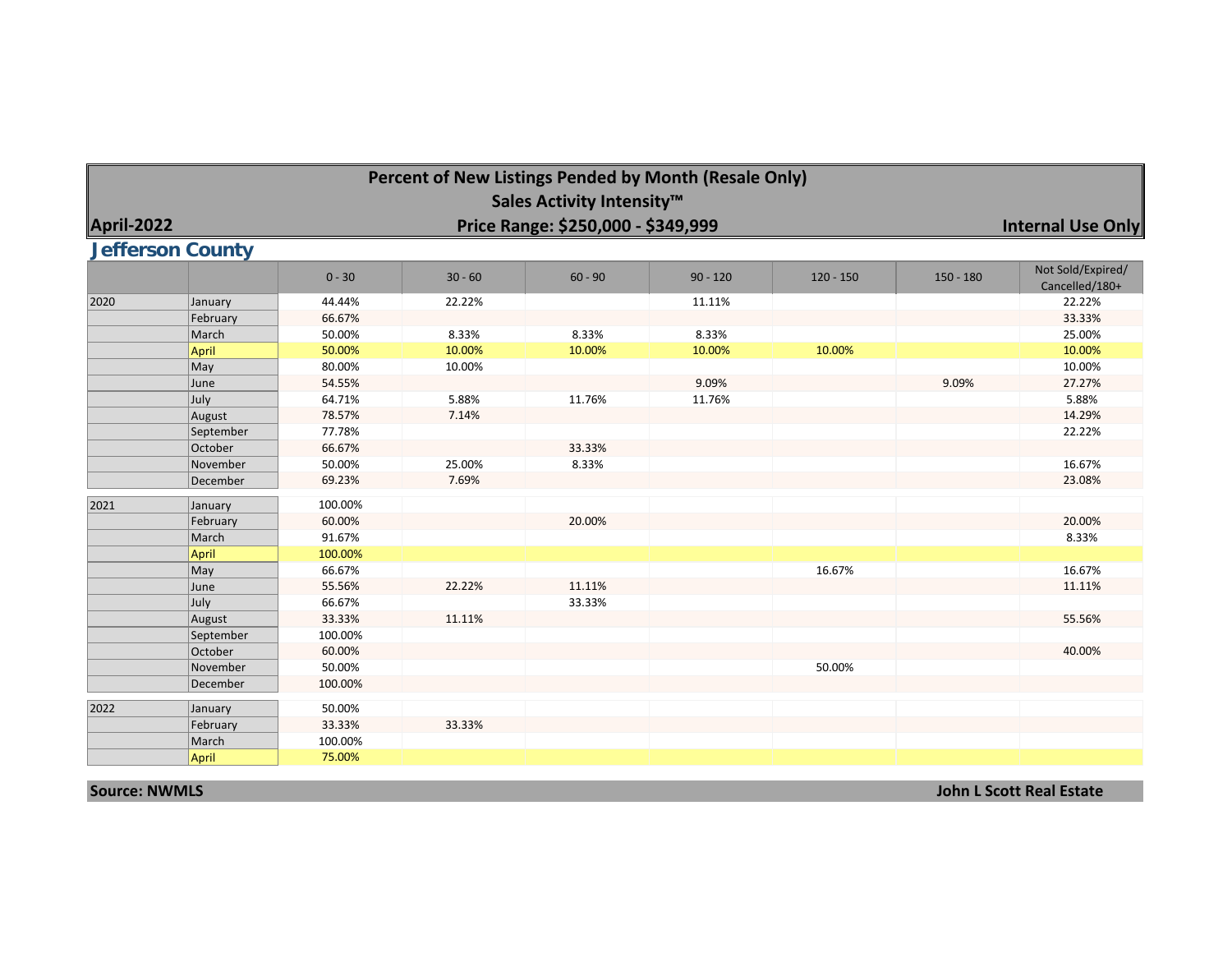|            |                         |          |           |                                    | Percent of New Listings Pended by Month (Resale Only) |             |             |                                     |
|------------|-------------------------|----------|-----------|------------------------------------|-------------------------------------------------------|-------------|-------------|-------------------------------------|
|            |                         |          |           | Sales Activity Intensity™          |                                                       |             |             |                                     |
| April-2022 |                         |          |           | Price Range: \$500,000 - \$749,999 |                                                       |             |             | <b>Internal Use Only</b>            |
|            |                         |          |           |                                    |                                                       |             |             |                                     |
|            | <b>Jefferson County</b> |          |           |                                    |                                                       |             |             |                                     |
|            |                         | $0 - 30$ | $30 - 60$ | $60 - 90$                          | $90 - 120$                                            | $120 - 150$ | $150 - 180$ | Not Sold/Expired/<br>Cancelled/180+ |
| 2020       | January                 | 33.33%   | 50.00%    |                                    |                                                       |             |             | 16.67%                              |
|            | February                | 37.50%   |           | 25.00%                             | 12.50%                                                |             |             | 25.00%                              |
|            | March                   | 30.77%   | 15.38%    | 7.69%                              |                                                       | 23.08%      |             | 23.08%                              |
|            | April                   | 46.15%   |           | 7.69%                              | 15.38%                                                | 7.69%       |             | 23.08%                              |
|            | $\vert$ May             | 68.75%   | 6.25%     | 18.75%                             |                                                       |             |             | 6.25%                               |
|            | June                    | 68.00%   | 20.00%    | 4.00%                              |                                                       |             |             | 8.00%                               |
|            | July                    | 57.14%   | 19.05%    | 4.76%                              |                                                       | 4.76%       | 4.76%       | 9.52%                               |
|            | August                  | 92.31%   | 7.69%     |                                    |                                                       |             |             |                                     |
|            | September               | 75.00%   | 5.00%     |                                    | 5.00%                                                 |             |             | 15.00%                              |
|            | October                 | 58.82%   | 11.76%    | 5.88%                              | 5.88%                                                 |             | 5.88%       | 11.76%                              |
|            | November                | 50.00%   | 16.67%    | 16.67%                             |                                                       |             |             | 16.67%                              |
|            | December                | 66.67%   | 33.33%    |                                    |                                                       |             |             |                                     |
| 2021       | January                 | 66.67%   |           | 20.00%                             | 6.67%                                                 |             |             | 6.67%                               |
|            | February                | 85.71%   |           |                                    |                                                       |             |             | 14.29%                              |
|            | March                   | 68.75%   | 18.75%    | 6.25%                              |                                                       |             |             | 6.25%                               |
|            | April                   | 75.00%   | 6.25%     |                                    |                                                       | 6.25%       |             | 12.50%                              |
|            | $\vert$ May             | 95.00%   | 5.00%     |                                    |                                                       |             |             |                                     |
|            | June                    | 73.68%   | 15.79%    |                                    | 5.26%                                                 |             |             | 5.26%                               |
|            | July                    | 81.82%   | 15.15%    | 3.03%                              |                                                       |             |             |                                     |
|            | August                  | 95.00%   |           | 5.00%                              |                                                       |             |             |                                     |
|            | September               | 73.68%   | 15.79%    |                                    |                                                       | 5.26%       |             | 5.26%                               |
|            | October                 | 80.95%   | 4.76%     |                                    |                                                       | 4.76%       | 4.76%       | 4.76%                               |
|            | November                | 90.00%   |           | 10.00%                             |                                                       |             |             |                                     |
|            | December                | 90.91%   | 9.09%     |                                    |                                                       |             |             |                                     |
| 2022       | January                 | 83.33%   |           |                                    |                                                       |             |             |                                     |
|            | February                | 88.89%   |           |                                    |                                                       |             |             |                                     |
|            | March                   | 84.62%   |           |                                    |                                                       |             |             |                                     |
|            | <b>April</b>            | 72.73%   |           |                                    |                                                       |             |             |                                     |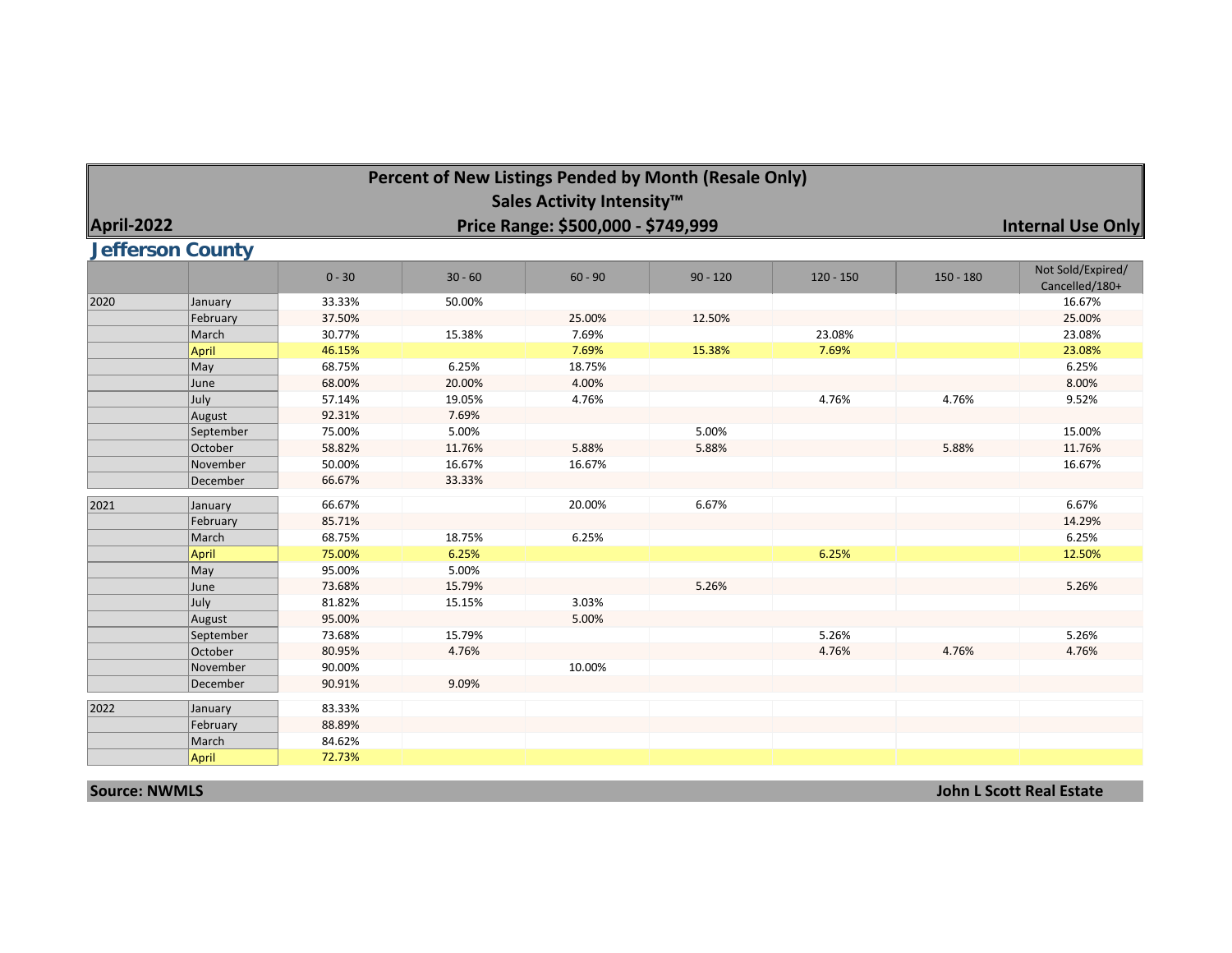|            |                         |          | Percent of New Listings Pended by Month (Resale Only) |                                    |            |             |             |                                     |
|------------|-------------------------|----------|-------------------------------------------------------|------------------------------------|------------|-------------|-------------|-------------------------------------|
|            |                         |          |                                                       | Sales Activity Intensity™          |            |             |             |                                     |
| April-2022 |                         |          |                                                       | Price Range: \$750,000 - \$999,999 |            |             |             | Internal Use Only                   |
|            |                         |          |                                                       |                                    |            |             |             |                                     |
|            | <b>Jefferson County</b> |          |                                                       |                                    |            |             |             |                                     |
|            |                         | $0 - 30$ | $30 - 60$                                             | $60 - 90$                          | $90 - 120$ | $120 - 150$ | $150 - 180$ | Not Sold/Expired/<br>Cancelled/180+ |
| 2020       | January                 |          |                                                       |                                    |            |             |             |                                     |
|            | February                |          | 100.00%                                               |                                    |            |             |             |                                     |
|            | March                   | 40.00%   |                                                       | 20.00%                             |            |             |             | 40.00%                              |
|            | April                   | 60.00%   |                                                       |                                    |            |             |             | 40.00%                              |
|            | May                     | 33.33%   | 66.67%                                                |                                    |            |             |             |                                     |
|            | June                    | 40.00%   | 20.00%                                                |                                    | 20.00%     |             |             | 20.00%                              |
|            | July                    | 83.33%   |                                                       |                                    | 16.67%     |             |             |                                     |
|            | August                  | 60.00%   |                                                       |                                    | 40.00%     |             |             |                                     |
|            | September               | 71.43%   |                                                       |                                    |            |             |             | 28.57%                              |
|            | October                 | 33.33%   |                                                       | 16.67%                             | 16.67%     |             |             | 33.33%                              |
|            | November                | 66.67%   |                                                       |                                    |            |             |             | 33.33%                              |
|            | December                | 100.00%  |                                                       |                                    |            |             |             |                                     |
| 2021       | January                 | 100.00%  |                                                       |                                    |            |             |             |                                     |
|            | February                | 100.00%  |                                                       |                                    |            |             |             |                                     |
|            | March                   | 80.00%   |                                                       | 20.00%                             |            |             |             |                                     |
|            | April                   | 81.82%   |                                                       | 9.09%                              |            |             |             | 9.09%                               |
|            | May                     | 85.71%   |                                                       |                                    |            | 14.29%      |             |                                     |
|            | June                    | 40.00%   | 40.00%                                                |                                    | 10.00%     |             |             | 10.00%                              |
|            | July                    | 85.71%   |                                                       |                                    |            | 7.14%       |             | 7.14%                               |
|            | August                  | 55.56%   | 22.22%                                                | 11.11%                             |            |             |             | 11.11%                              |
|            | September               | 100.00%  |                                                       |                                    |            |             |             |                                     |
|            | October                 | 62.50%   |                                                       |                                    |            |             |             | 37.50%                              |
|            | November                | 100.00%  |                                                       |                                    |            |             |             |                                     |
|            | December                | 50.00%   | 25.00%                                                |                                    |            |             |             |                                     |
| 2022       | January                 | 100.00%  |                                                       |                                    |            |             |             |                                     |
|            | February                | 75.00%   | 12.50%                                                |                                    |            |             |             |                                     |
|            | March                   | 80.00%   | 10.00%                                                |                                    |            |             |             |                                     |
|            | April                   | 88.24%   |                                                       |                                    |            |             |             |                                     |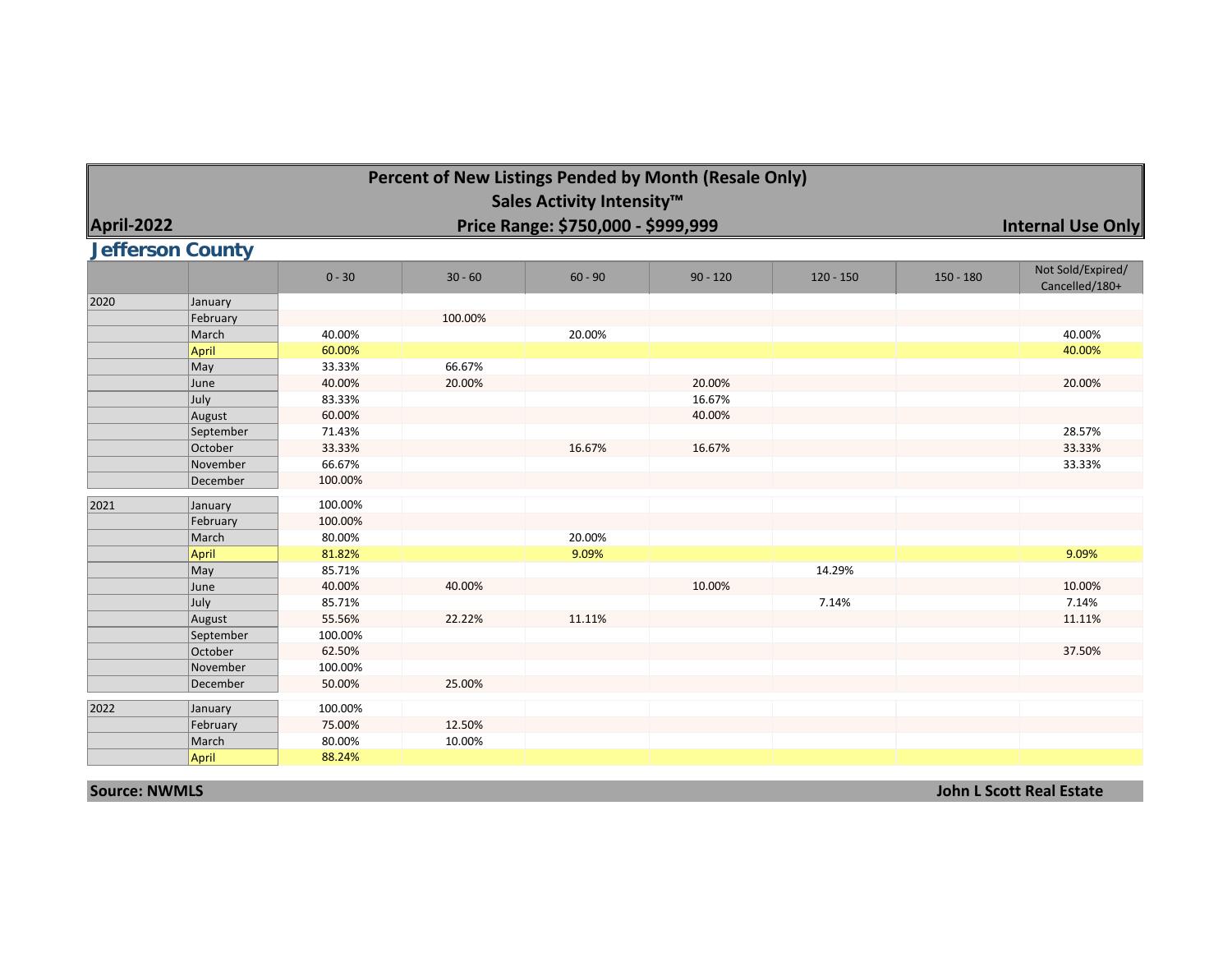|            |                         |          | Percent of New Listings Pended by Month (Resale Only) |                                |            |             |             |                                     |
|------------|-------------------------|----------|-------------------------------------------------------|--------------------------------|------------|-------------|-------------|-------------------------------------|
|            |                         |          |                                                       | Sales Activity Intensity™      |            |             |             |                                     |
| April-2022 |                         |          |                                                       | Price Range: Above \$1,000,000 |            |             |             | <b>Internal Use Only</b>            |
|            |                         |          |                                                       |                                |            |             |             |                                     |
|            | <b>Jefferson County</b> |          |                                                       |                                |            |             |             |                                     |
|            |                         | $0 - 30$ | $30 - 60$                                             | $60 - 90$                      | $90 - 120$ | $120 - 150$ | $150 - 180$ | Not Sold/Expired/<br>Cancelled/180+ |
| 2020       | January                 |          |                                                       |                                |            |             |             | 100.00%                             |
|            | February                | 25.00%   |                                                       |                                |            |             |             | 75.00%                              |
|            | March                   | 33.33%   |                                                       |                                |            | 33.33%      |             | 33.33%                              |
|            | <b>April</b>            | 100.00%  |                                                       |                                |            |             |             |                                     |
|            | May                     | 50.00%   |                                                       |                                |            |             |             | 50.00%                              |
|            | June                    | 25.00%   |                                                       |                                |            |             |             | 75.00%                              |
|            | July                    | 75.00%   |                                                       |                                |            |             |             | 25.00%                              |
|            | August                  | 50.00%   |                                                       |                                |            |             |             | 50.00%                              |
|            | September               | 100.00%  |                                                       |                                |            |             |             |                                     |
|            | October                 | 50.00%   | 25.00%                                                |                                |            | 12.50%      |             | 12.50%                              |
|            | November                |          |                                                       |                                |            |             |             |                                     |
|            | December                |          |                                                       |                                |            |             |             | 100.00%                             |
| 2021       | January                 |          | 50.00%                                                |                                | 50.00%     |             |             |                                     |
|            | February                |          |                                                       | 100.00%                        |            |             |             |                                     |
|            | March                   | 100.00%  |                                                       |                                |            |             |             |                                     |
|            | <b>April</b>            | 88.89%   |                                                       |                                |            |             |             | 11.11%                              |
|            | May                     |          |                                                       |                                | 100.00%    |             |             |                                     |
|            | June                    | 62.50%   | 12.50%                                                |                                |            |             |             | 25.00%                              |
|            | July                    | 60.00%   | 20.00%                                                |                                | 10.00%     |             |             | 10.00%                              |
|            | August                  | 33.33%   |                                                       | 33.33%                         |            |             |             | 33.33%                              |
|            | September               | 60.00%   |                                                       |                                |            |             | 20.00%      | 20.00%                              |
|            | October                 | 33.33%   |                                                       | 16.67%                         |            |             |             | 50.00%                              |
|            | November                | 100.00%  |                                                       |                                |            |             |             |                                     |
|            | December                | 100.00%  |                                                       |                                |            |             |             |                                     |
| 2022       | January                 |          |                                                       |                                |            |             |             |                                     |
|            | February                | 66.67%   |                                                       |                                |            |             |             |                                     |
|            | March                   | 100.00%  |                                                       |                                |            |             |             |                                     |
|            | <b>April</b>            | 50.00%   |                                                       |                                |            |             |             |                                     |
|            |                         |          |                                                       |                                |            |             |             |                                     |